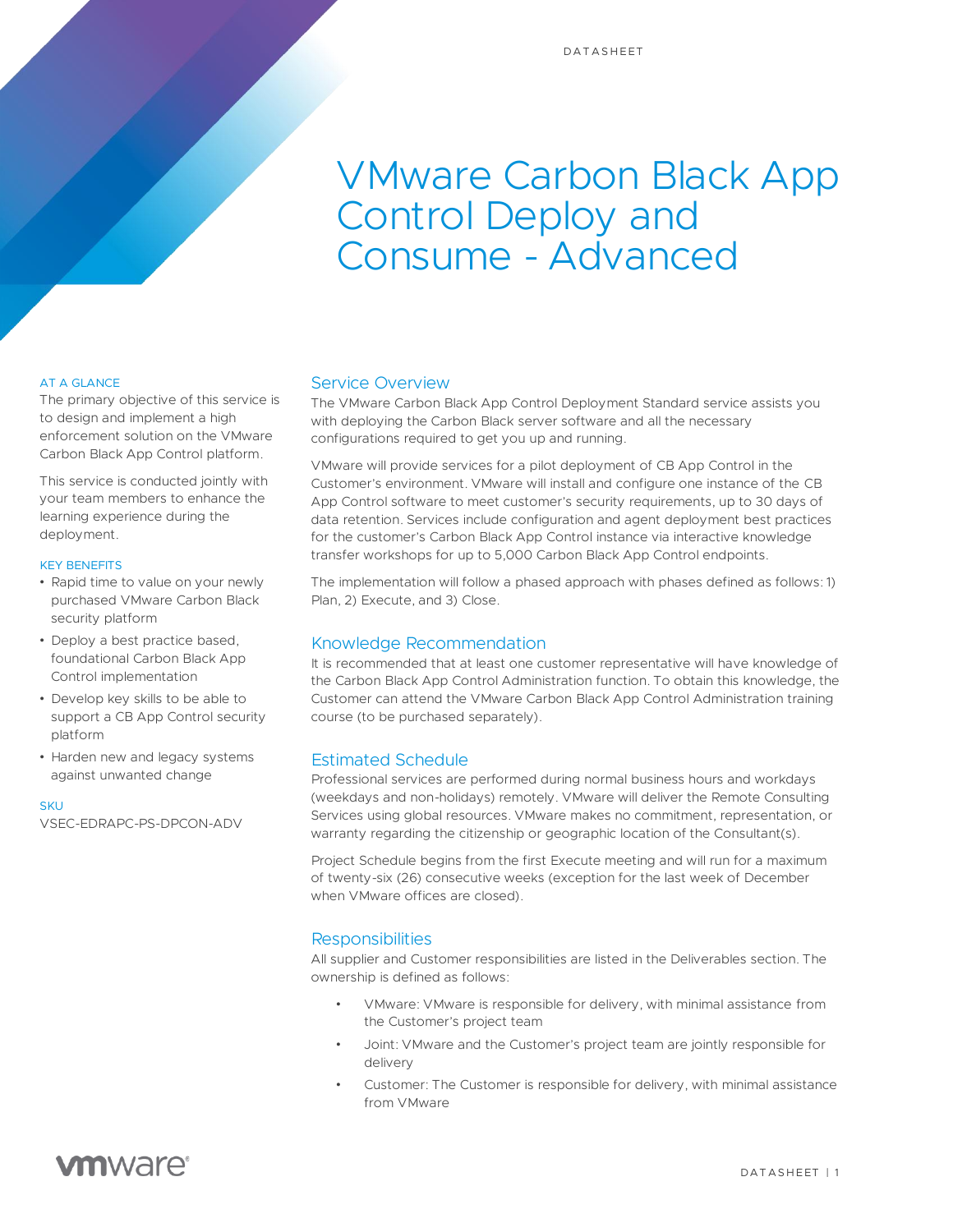### Project Scope

The project scope is defined as follows for CB App Control:

- Install up to one (1) CB App Control Server
- WebUI walkthrough
- Assist in deployment of up to one hundred (100) agents into Low Enforcement
- Design Workshop, create up to fifty (50) custom polices
- Create up to fifty (50) primary trust strategies (for high enforcement policy)

### Deliverables

| ID                      | <b>DESCRIPTION</b>                                          | <b>TOOL/DELIVERABLE</b>                                    | <b>PRIMARY</b><br><b>OWNER</b> | <b>COMMENTS</b>                                                                                                      |  |  |  |
|-------------------------|-------------------------------------------------------------|------------------------------------------------------------|--------------------------------|----------------------------------------------------------------------------------------------------------------------|--|--|--|
| <b>PHASE 1: PLAN</b>    |                                                             |                                                            |                                |                                                                                                                      |  |  |  |
| 1.1                     | Kick-Off<br>Meeting                                         | Kick-Off Agenda                                            | Joint                          | Kick-Off meeting to discuss<br>project scope, objectives,<br>impact assessment, team roles<br>and responsibilities   |  |  |  |
| 1.2                     | Review<br>Datasheet                                         | $\overline{a}$                                             | <b>CUSTOMER</b>                | Understand service<br>assumptions, scope, and<br>completion criteria                                                 |  |  |  |
| 1.3                     | Architecture<br>Design                                      | Architecture Diagram                                       | Joint                          | Create or revise architecture<br>diagram for CB App Control<br>environment within customer<br>network                |  |  |  |
| 1.4                     | Review Pre-<br>Installation<br>Requirements                 | Operating<br>Environment<br>Requirements (OER)<br>document | VMWare                         | Validate proposed CB App<br>Control infrastructure meets the<br>minimum Operating<br><b>Environment Requirements</b> |  |  |  |
| 1.5                     | Design<br>Workshop                                          | Design Workshop<br>document                                | Joint                          | Complete detailed design of the<br>Adaptive Implementation<br>Methodology and platform use-<br>cases                 |  |  |  |
| 1.6                     | Review Change<br>Management<br>Strategy                     | $\overline{a}$                                             | <b>CUSTOMER</b>                | Customer determines a change<br>management process for agent<br>testing and installation                             |  |  |  |
| <b>PHASE 2: EXECUTE</b> |                                                             |                                                            |                                |                                                                                                                      |  |  |  |
| 2.1                     | Installation &<br>Configuration of<br>Application<br>Server | Install up to one (1)<br><b>CB App Control</b><br>server   | Joint                          | Install and configure application<br>server components as<br>necessary                                               |  |  |  |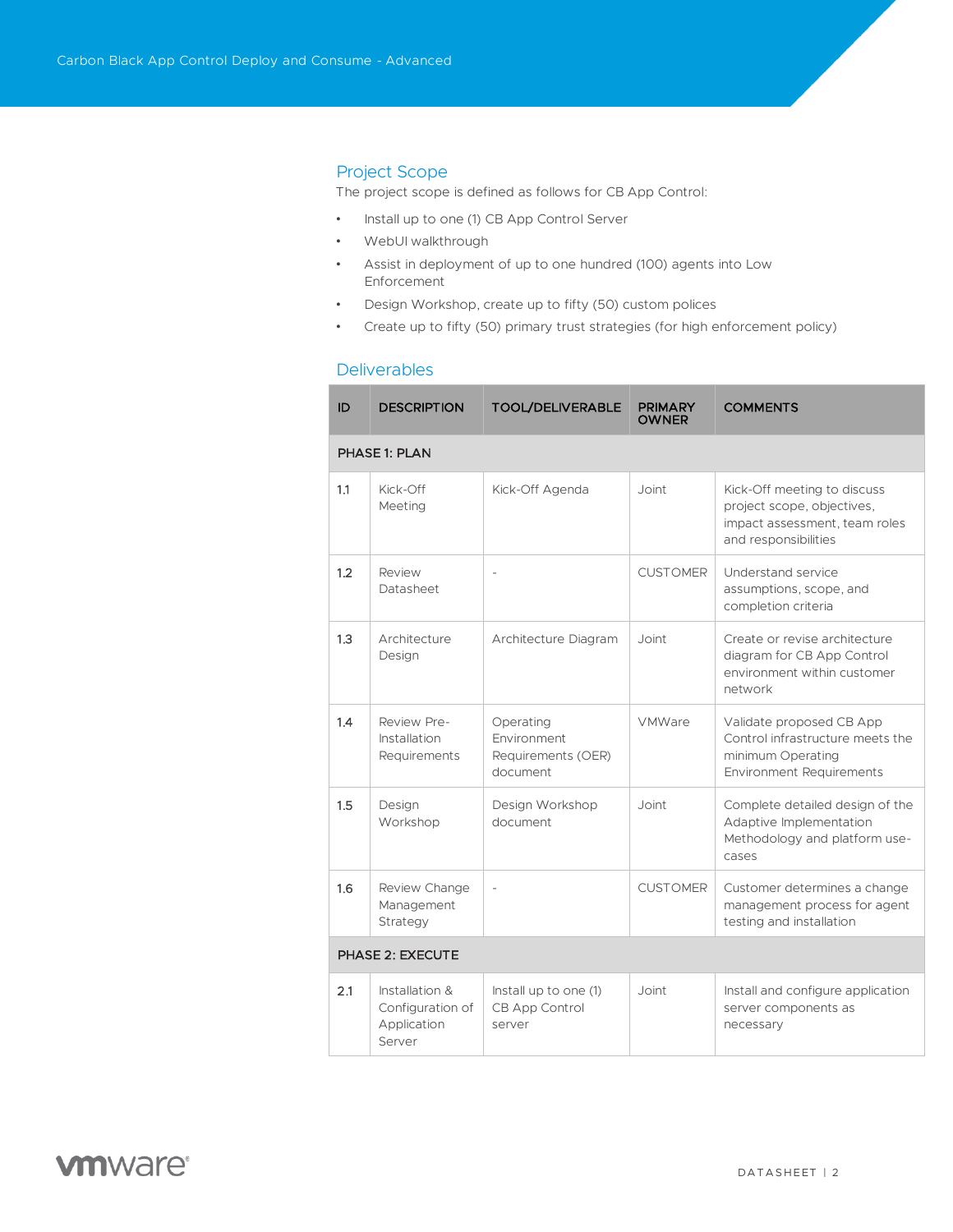| 2.2            | Pilot<br>Deployment                    | Install up to one<br>hundred (100) CB<br>App Control agents in<br>Low Enforcement | <b>CUSTOMER</b> | Customer defines an end-user<br>communication plan for pilot<br>user community                      |  |  |  |
|----------------|----------------------------------------|-----------------------------------------------------------------------------------|-----------------|-----------------------------------------------------------------------------------------------------|--|--|--|
| 2.3            | Product<br>Adoption<br><b>Document</b> | Product adoption<br>guide                                                         | <b>VMware</b>   | Publish high-level operational<br>guide                                                             |  |  |  |
| 2.4            | Configuration<br>Assistance            | Create up to fifty (50)<br><b>High Enforcement</b><br><b>Trust Strategies</b>     | Joint           | Assist analyzing endpoint event<br>data and define Custom Rules,<br>Script Rules, and Rapid Configs |  |  |  |
| 2.5            | Pilot High<br>Enforcement              | Communications plan                                                               | <b>CUSTOMER</b> | Customer assigns a pilot group<br>to test High Enforcement                                          |  |  |  |
| 2.6            | Unexpected<br><b>Blocks</b>            | Review up to fifty<br>(50) unexpected<br>blocks                                   | Joint           | Assist with a lert notifications<br>and triage                                                      |  |  |  |
| PHASE 3: CLOSE |                                        |                                                                                   |                 |                                                                                                     |  |  |  |
| 3.1            | Customer<br>Support                    | Project closure email                                                             | VMware          | Transition to support                                                                               |  |  |  |

### Completion Criteria

Transition

The project is deemed complete upon ONE of the following criteria – whichever comes first:

- 1. Completion of all service deliverables in the Deliverables section.
- 2. After twenty-six (26) consecutive weeks from date the project is moved to Phase 2 Execute (Deliverable 2.1).
- 3. After 12 months from purchase date.
- 4. If the services were purchased using PSO credits the services expire the same time the credits expire unless a credit extension is requested. Work with your Account Executive to determine a plan for all remaining credits on the account and request an extension*.*

### Out of Scope

The following are the out of scope items for this project.

General

- Installation and configuration of custom or third-party applications and operating systems on deployed virtual machines.
- Operating system administration including the operating system itself or any operating system features or components.
- Management of change to virtual machines, operating systems, custom or third-party applications, databases, and administration of general network changes within Customer control.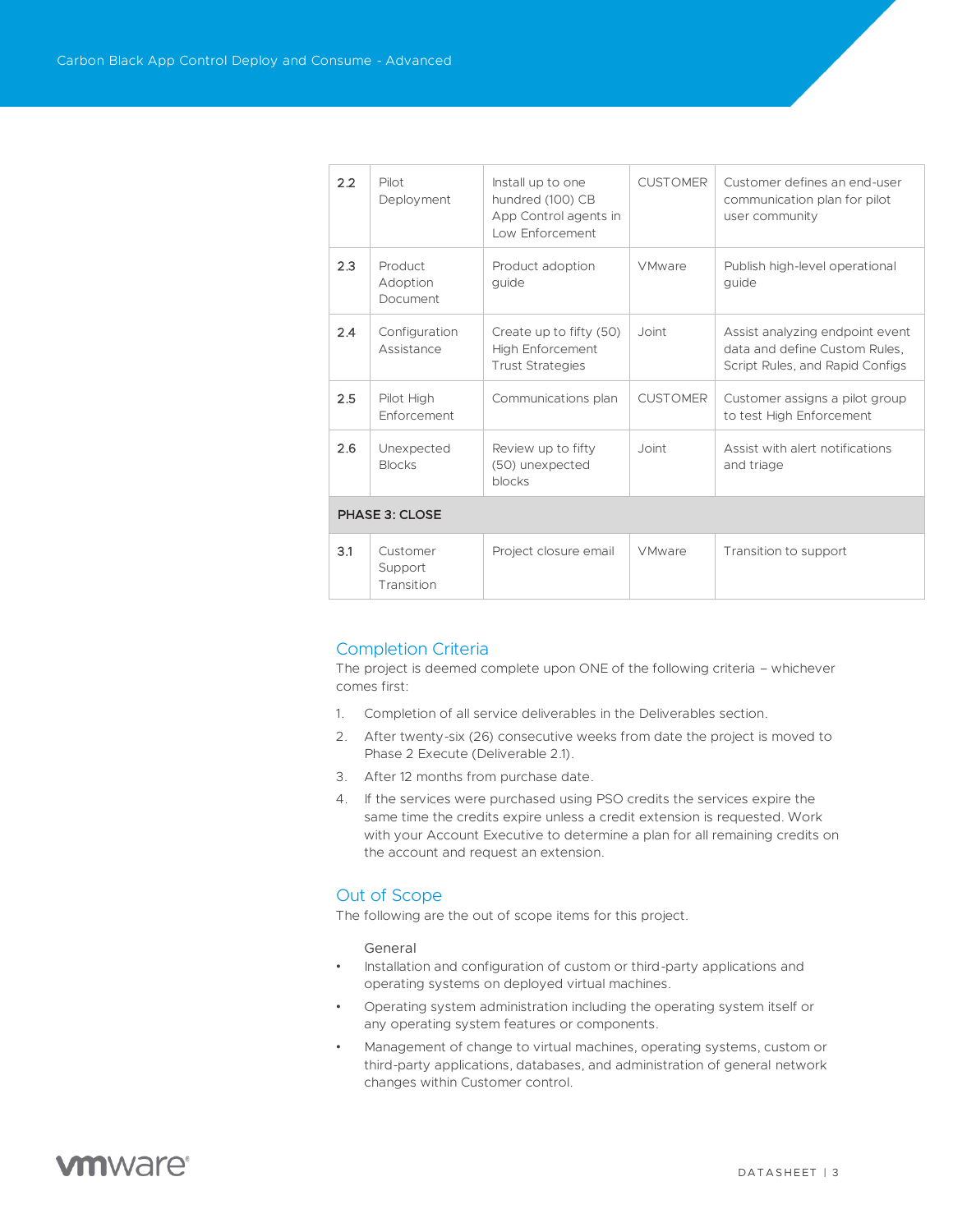- Remediation work associated with any problems resulting from the content, completeness, accuracy, and consistency of any data, materials, or information supplied by the Customer.
- Installation or configuration of VMware products not included in the scope of this document.
- Installation and configuration of third-party software or other technical services that are not applicable to VMware components.
- Configuration of VMware products used for the service other than those implemented for the mutually agreed to use cases.
- Customer solution training other than the defined knowledge transfer session.

#### Carbon Black App Control

- Remediation/removal of unauthorized, malicious, or unwanted files.
- Investigation and analysis of potential malware and threats.
- Configuring more than one administration console.
- Building of custom scripts or feeds.
- Performing custom threat feed configuration.
- Customer solution training other than the defined in scope services.
- Developing custom documentation.
- Troubleshooting integration or infrastructure issues when deemed to be non-Company product issues.